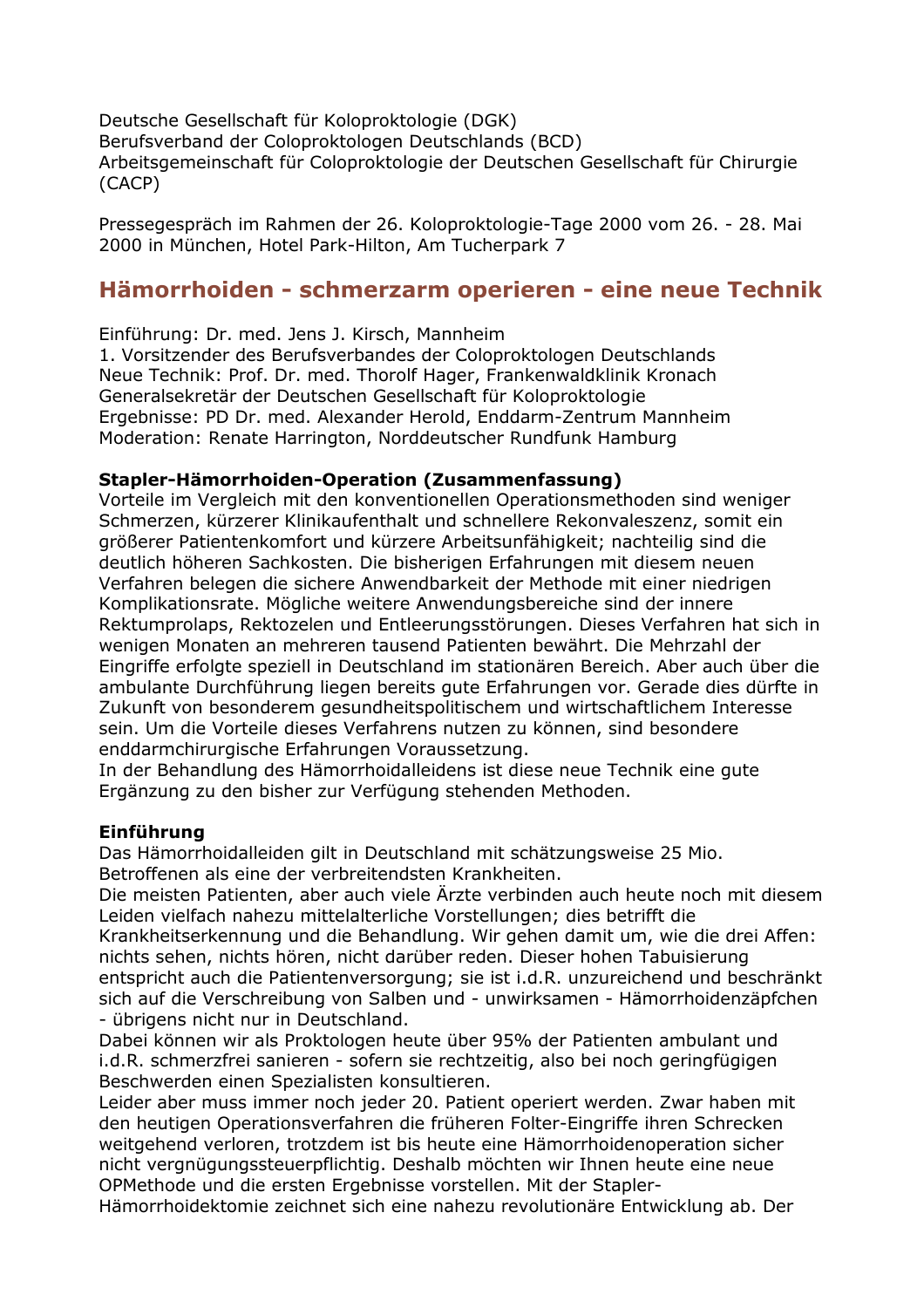erfahrene EnddarmChirurg kann damit hochgradige Veränderungen - Hämorrhoiden III.º, also einen reponiblen Aftervorfall schmerzarm und mit kurzem

Klinikaufenthalt, ja vielfach ambulant operativ sanieren. Zukünftig sind die heutigen Standardverfahren wahrscheinlich nur noch in seltenen Fällen angezeigt.

### **Entwicklung**

1981 Erstbeschreibung durch S. N. Koblandin, Kasachstan nach einer Idee von J. L. Schalkow, Zelinograd

1991 M. J. Kusobenko, Russland veröffentlicht Ergebnisse bei 62 Operationen 1990 G. Allegra, Italien stellt die Methode in Westeuropa vor

1993 A. Longo, Palermo berichtet über weitere Erfahrungen

1998 6 italienische Kliniken berichten im > Italian Joumal of Coloproctology« über ihre Erfahrungen

1999 C. M. Kohlstadt, Wuppertal stellt diese Technik in Deutschland vor im »Zentralblatt für Chirurgie«

1999 G. Staude, Mannheim publiziert Vergleichsergebnisse zu den konventionellen Verfahren in der »Coloproctology«

1999 8 deutsche Kliniken berichten und diskutieren in einem Workshop über ihre Ergebnisse bei über 1.000 Patienten

2000 Erste prospektiv-randomisierte Studien in England

## **Neue Technik**

Mit der neuen Technik wird das vorfallende Gewebe zurückgeschoben, dort wieder fixiert und überschüssiges Gewebe in einem Arbeitsgang entfernt.

Seit über 20 Jahren verwenden Chirurgen in aller Welt Circular-Stapler, so dass diese Nahttechnik heute zum Standard-Repertoire eines Chirurgen gehört. Dabei werden zu verbindende Darmenden nicht mehr mit einander vernäht, sondern mit kleinen Titan-Klammem aneinandergeheftet - ähnlich wie mit einem Bürohefter bzw. einem Tacker. Ein eingebautes Ringmesser begradigt dabei gleichzeitig die Darmenden.

Bei einem Aftervorfall (Hämorrhoiden III.<sup>o</sup>, reponibler Analprolaps), der i.d.R. durch massiv vergrößertes und aus dem After fallendes Hämorrhoidengewebe

gekennzeichnet ist, macht man sich diese zwei Wirkungsweisen zu nutze. Bedeutsam dabei ist, dass Hämorrhoiden und die darüber liegende Schleimhaut keine Schmerznerven enthalten, also schmerzunempfindlich sind - im Gegensatz zu der Afteraußenhaut und der unteren Afterauskleidung, dem Anoderm. Mussten vorfallende Hämorrhoiden bisher von außen, also über den schmerzempfindlichen Bereich operiert werden, so erfolgt mit der neuen Technik die Operation im Inneren des Enddarms, also im nicht-sensiblen Teil.

Zunächst werden die vorfallenden Gewebeteile in den After zurückgeschoben (reponiert). Unter Sicht wird dann mit einer oder zwei Nähten das zu entfernende Hämorrhoidengewebe markiert bzw. fixiert. Der geöffnete Stapler wird dann in den After eingeführt und mit dem Knüpfen der Naht wird das zu entfernende Gewebe zwischen den zwei Stapler-Teilen (Platte und Magazin) im Inneren des Afters, also ohne Sicht fixiert.

Schließt man den Stapler, wird dieses Gewebe in das Magazin gedrückt; damit wird gleichzeitig die Resektionsstelle und Nahtposition festgelegt. Das Operationsgebiet ist jetzt nicht mehr einsehbar! Trotzdem soll die Naht möglichst unmittelbar oberhalb der schmerzempfindlichen Afterinnenhaut liegen. Die exakte Positionierung entscheidet über Erfolg und Schmerzarmut des Eingriffs.

Verständlicherweise bedarf es dazu enddarm-chirurgischer Erfahrungen und Kenntnisse.

Wird der Stapler geschlossen und ausgelöst, wird in einem Arbeitsgang dann das